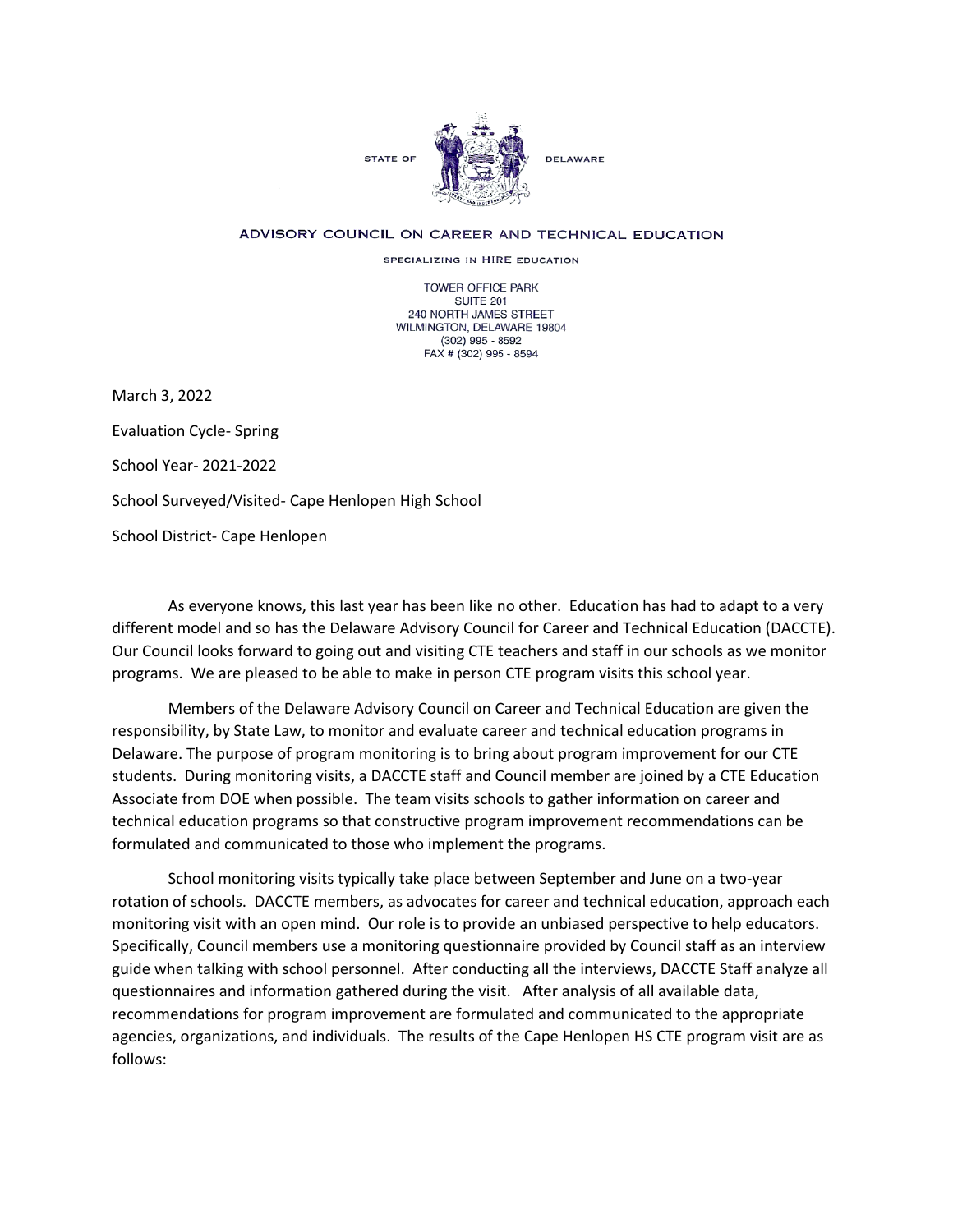• 8 teachers were interviewed, and 9 surveys were completed. 12 unduplicated contacts.

| Survey/Interview<br>Question                                                                   | Data shows<br>this area is<br>being met | Data shows<br>this area<br>needs more<br>focus | Data is<br>inconclusive | <b>Notes</b>                                                |
|------------------------------------------------------------------------------------------------|-----------------------------------------|------------------------------------------------|-------------------------|-------------------------------------------------------------|
| Pathways have                                                                                  |                                         |                                                |                         |                                                             |
| sequenced courses                                                                              |                                         |                                                |                         |                                                             |
| Pathways are approved<br>through DOE                                                           |                                         |                                                |                         |                                                             |
| English, Math, Science,                                                                        |                                         |                                                |                         |                                                             |
| Social Studies Integration<br>into CTE coursework                                              |                                         |                                                |                         |                                                             |
| <b>Facilities</b>                                                                              |                                         |                                                |                         |                                                             |
| <b>Instructional Supplies</b><br>and Materials                                                 |                                         |                                                |                         |                                                             |
| <b>Instructional Equipment</b><br>and Technical Support                                        |                                         |                                                |                         |                                                             |
| Advisory Committee in<br>place and supporting CTE<br>programs                                  |                                         |                                                |                         |                                                             |
| CTSO available and<br>participating in Local,<br>State, Regional, and<br><b>National Level</b> |                                         |                                                |                         |                                                             |
| <b>Work-Based Learning</b><br>Opportunities                                                    |                                         |                                                |                         | <b>WBL Coordinator</b>                                      |
| Pathways prepare<br>students for entry level<br>positions after HS<br>(credentialing, etc.)    |                                         |                                                |                         |                                                             |
| Career Pathway<br><b>Selection Process</b>                                                     |                                         |                                                |                         |                                                             |
| <b>Education Plans contain</b><br>Career Pathways                                              |                                         |                                                |                         | Surveys report<br>mostly unknown                            |
| Programs receive<br>Federal/State funding<br>(Perkins/509)                                     |                                         |                                                |                         | All staff report<br>extremely difficult<br>funding process. |
| <b>Budget</b><br>Availability/Development                                                      |                                         |                                                |                         |                                                             |
| 3 Year Budget/Long<br><b>Terms Planning</b>                                                    |                                         |                                                |                         |                                                             |